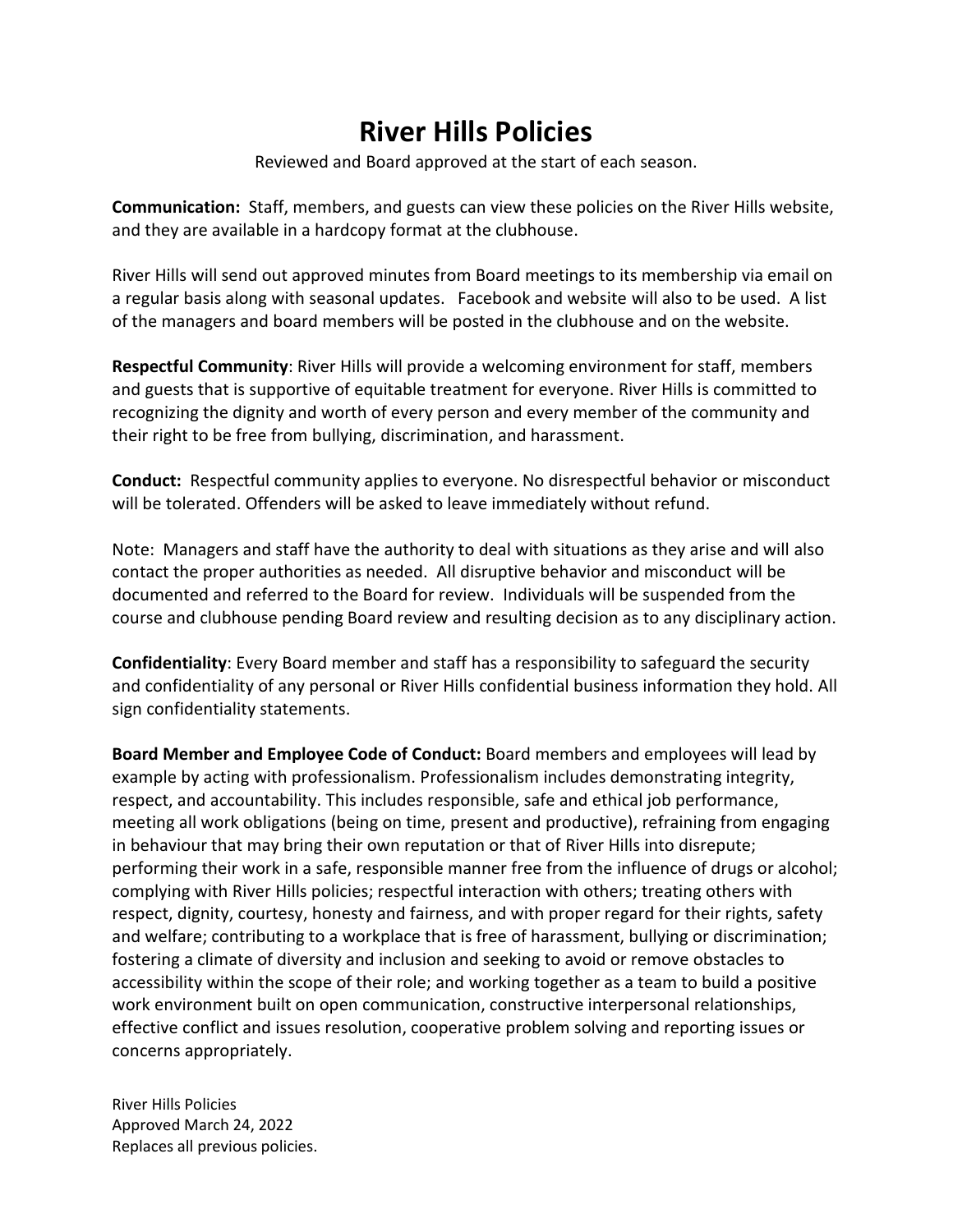**Conflict of Interest**: Any potential conflict of interest or commitment for a Board member or employee must be disclosed in advance. The individual will be excused from any decisionmaking activity related to the conflict of interest or commitment.

# **River Hills Operational Policies:**

## **Safety:**

Occupational Health and Safety rules and practices shall be enforced, consistent, and follow the NS Occupational Health and Safety Act and Regulations. Examples, (but not limited to), include: Staff orientation to workspace and applicable safe use of machinery, safe use of chemicals, safety gear use, use of eye wash station, location of First Aid Kits, AED machine use, applicable safety training and certifications, kitchen safety practices, annual fire extinguisher and kitchen inspections and ongoing safety reporting.

## **On-Course:**

**Alcohol**: The Alcohol, Gaming, Fuel and Tobacco Division of Service Nova Scotia allows alcohol on course that has been purchased at the golf course as per club liquor license conditions. No personal alcohol to be visible. No large personal camping-style coolers allowed on carts.

**Cart Corral**: Members with paid trail fees also have access to the cart corral. Carts need to be removed from the cart corral by November 15.

**Course staff always have right of way.** Stop, wait, keep everyone safe. When a hole/green is posted as closed, pick up your ball and move on to the next hole**.**

**Dogs:** All dogs must be on leash and owners are fully responsible to control their pet and to clean up any mess that may occur.

**Dress Code:** Casual clothing suitable for golf. Unacceptable dress includes bathing attire, clothing that contains offensive language or pictures. Soft-spiked or spike-less golf shoes/sandals, sneakers or flat shoes only are permitted.

**Music:** Music playing at a reasonable volume is welcome on course. For safety reasons, no ear buds to be worn on course.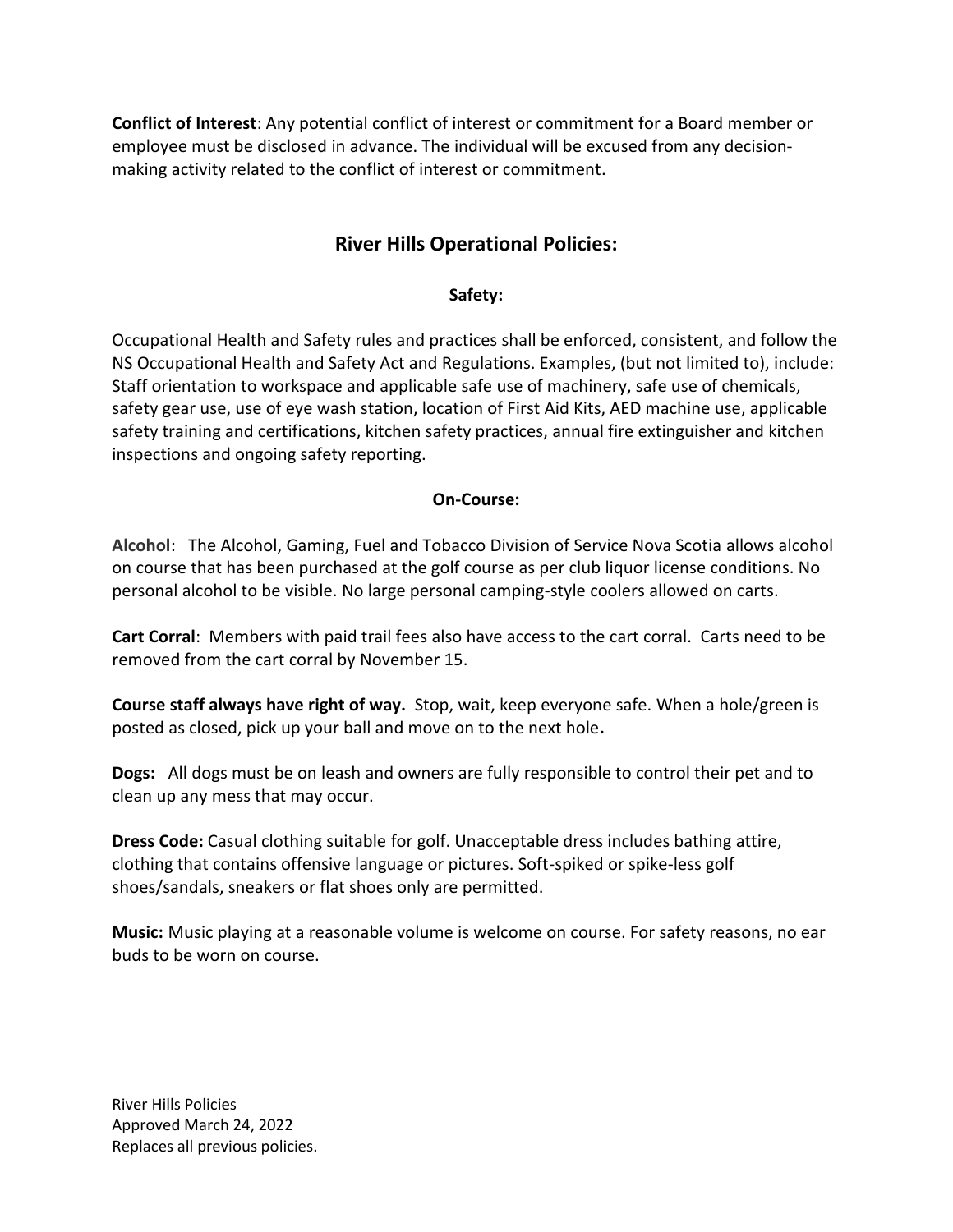**Open to Play:** River Hills opens in early spring for the season, based on weather conditions. Late fall walking golf member access is permitted up to December 1 unless course maintenance activity is occurring that requires full course closure. Course is closed to all play from December 1 until spring opening.

**Pace of Play**: The average 18 hole round pace of play at River Hills is **four (4) hours**.

**Play Etiquette:** Help keep our course in pristine condition by repairing ball marks, replacing divots, and raking bunkers. Please keep all power carts off tee boxes and 30 feet from greens.

**Players:** Maximum number of players of per tee time is **four** players. Threesome and foursome groups have priority. Twosomes and onesomes will be asked to join up. Allow faster groups of threesomes and foursomes to play through. Based on a busy tee sheet, and pace of play enjoyment for all, Pro Shop staff will combine twosome and onesome tee times.

#### **Power Carts:**

**Power cart use on course is weather and playing condition dependent as determined by the Course Superintendent. Call ahead to check if power carts will be allowed.**

Notice of no carts will be posted in the clubhouse. Call ahead. The official active season in Nova Scotia is April 15 – October 31. Use of power carts in early season before April 15 and after October 31 up to November 15 is also weather and condition dependent and will be determined daily.

Maximum **two (2) riders** per power cart. This includes personal power carts.

Golfers wishing to rent a power cart must be a minimum of 16 years of age and have proof a valid driver's license. Contact information is collected at time of rental.

Cart users are expected to use the paths around greens and tees. Do not drive golf carts within 30 feet of a green or a tee except upon designated cart paths. These areas are especially susceptible to damage by the wheels of golf carts and compaction which can result in damaged chipping and pitching areas. Carts must not be taken onto the sloped areas of green, on green approaches, or between bunkers and the putting surface.

Golf carts are not permitted on or near any tee area. Never drive a golf cart through a hazard. Be careful to avoid soft areas on fairways, especially after rains. Drive in the rough whenever possible. Always use golf cart paths where provided, especially near tees and greens. Stay in the rough where no cart paths exist.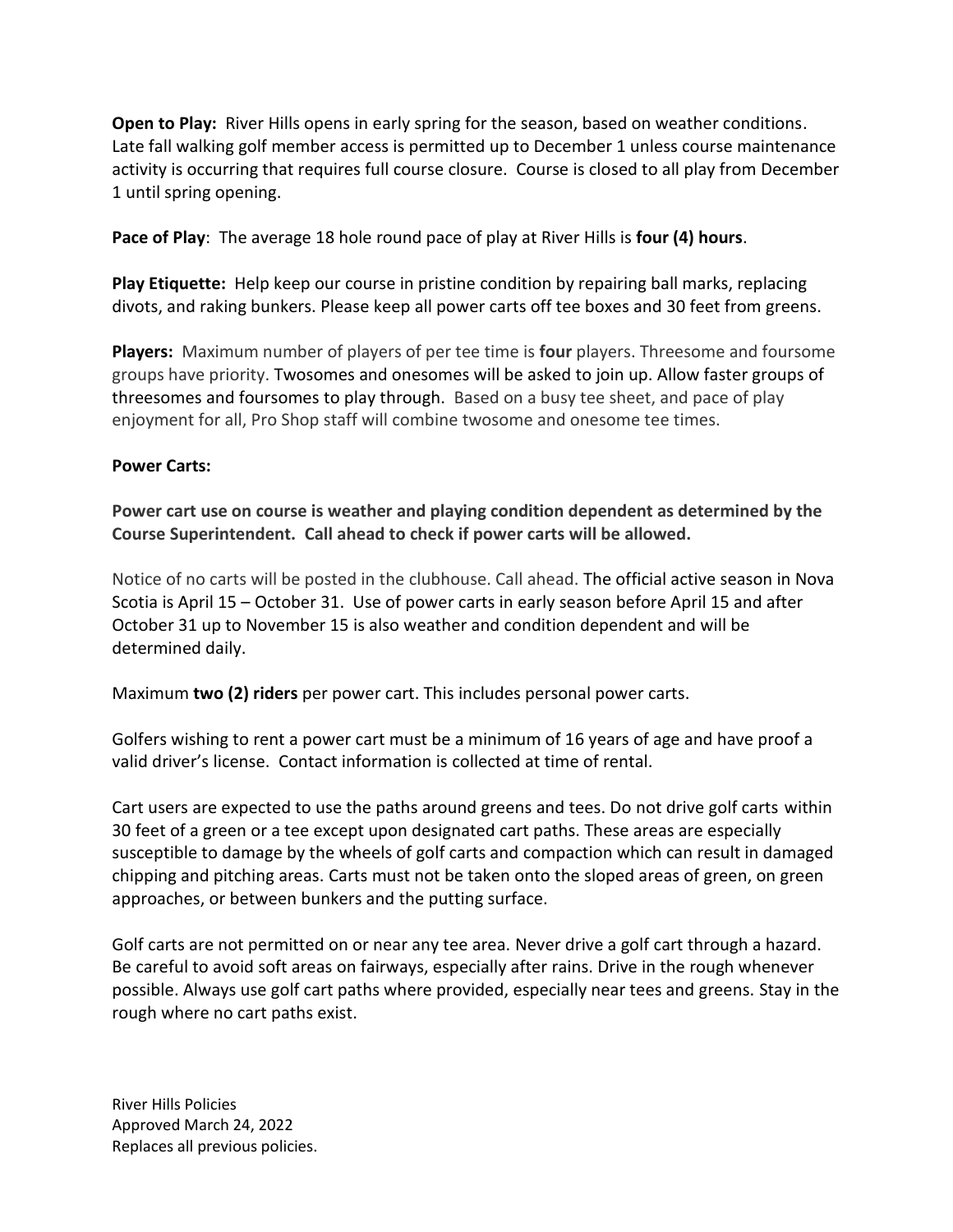When carts are on cart paths keep all four wheels on the path. You can see the damage that has been done to the sides of paths over the years by this practice not being observed. When conditions dictate the 90-degree rule, access, or cross fairways only at right angles.

**Damage:** Cart operation that is damaging to the course will result in the immediate suspension of cart privileges to offender, no refund. Individuals are responsible for any damages to power carts or any damage they cause to the course with inappropriate use of the power cart.

**Handicap flag designated** power cart users must be approved by River Hills. A medical note and/or evidence of disability required. Users must still stay 30 feet away from greens and use every precaution to not damage the course by staying in the rough and using the cart paths whenever possible. Carts should enter the fairway at 90 degrees from the cart path where the ball lies, then remain in the fairway and return to the cart path at 90 degrees as soon as possible. Course conditions, time of year, or weather that results in a no carts on the course decision also applies to handicap flag cart users.

**Tee Times**: Tee times are in effect throughout the regular playing season. Starting tee times are determined by the time of year and weather conditions. Clubhouse will be open ½ hour before the starting tee time. Advance booking of tee times can be made for three (3) days in a row.

**Note: Contact the Pro Shop if a booked tee time will not be used.** No shows are recorded and repeat offenders will get one warning. For second and subsequent times, a fee will get applied to the player who reserved the tee time(s). If the tee time get filled after the no show, there is no fee assigned.

#### **No teeing off without first signing in at the Pro Shop. Comply with all posted signage.**

**Weather/Lightning:** All members and guests must immediately stop play and seek shelter for dangerous weather and/or lightning conditions. Players should stop play and seek shelter any time they believe lightning threatens them, even if a signal has not been sounded.

If you see lightning or hear the horn the following will apply:

Play is automatically suspended on the sound of the horn. A player may not override the policy decision to evacuate the course. No one will be permitted to tee off until cleared by the Pro Shop. When play is safe to resume players may proceed back to their position, two blasts of the horn will signify to resume play. Club is not held responsible for removing members and guests from the golf course. Play again vouchers due to weather/lightning are determined by the Clubhouse Manager/ProShop staff on a case-by-case basis and the number of holes completed.

**Off-season Walkers, Cross-Country Skiers and Snowshoers:** Non-golfer walkers, skiers and snowshoers are welcome off-season and are to stay off greens and tee areas.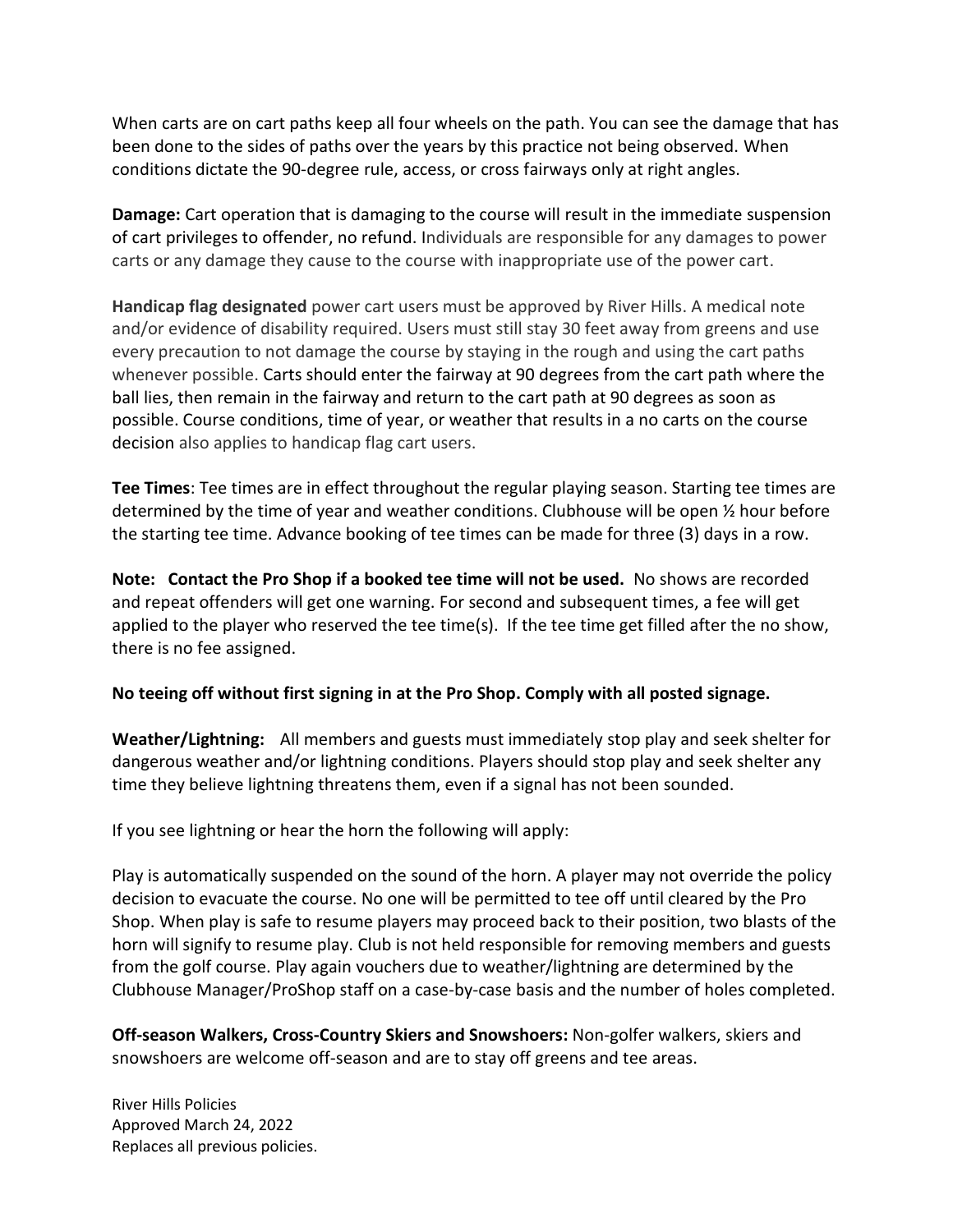## **Clubhouse Operations:**

**Budget areas** are assigned to Managers and respective Board committees with permissions to act/spend within set thresholds. New proposals, or additional spending outside of approved budget requires Board approval prior to proceeding.

**Finance:** Memberships are due prior to play by **May 1** annually. See the Clubhouse Manager to make alternate arrangements as required. Half-year starts **August 15 at 60% of full rate**. No play on the course permitted if a member or guest has an overdue account.

**Gift certificates (Prizes)** are for use in the Pro Shop. Not for food or beverage and do not expire.

**Green fee passes** are for use in the season noted on the pass and do expire.

**Holiday Promotions:** Memberships may be made available at the previous year's rate during the month of December for the next season. With each adult membership purchased with full playing privileges during the holiday promotion, the member will qualify for three (3), complimentary 18-hole guest passes or five (5), nine-hole passes to be used by the member to invite and play with their guest during the next season. These are season guest passes and expire at the end of each season. Guest passes records will be available at River Hills Pro Shop. Note: Does not apply to one-day associate memberships.

**Juniors:** Junior Memberships, driving range access (one bucket per day), and lessons are free. NSGA dues are collected. Juniors can play unrestricted with a tee time.

Junior expenses are reimbursed to parents/guardians at the end of the season following amateur-status guidelines and based on the following scale:

Set Rates: \$60 per away Field Day

\$350 for Provincials

\$450 for Atlantics (inter-provincials)

\$600 for Nationals

**Personnel:** Fair hiring practices are in place, including advertising and interviewing for all posted positions. Managerial contract positions are negotiated through the Personnel Committee with subsequent Board approval. Seasonal staff are placed on a pay scale, subject to economic increases over time. Any staff discounts for playing privileges, food, or other inventory, are for staff use only.